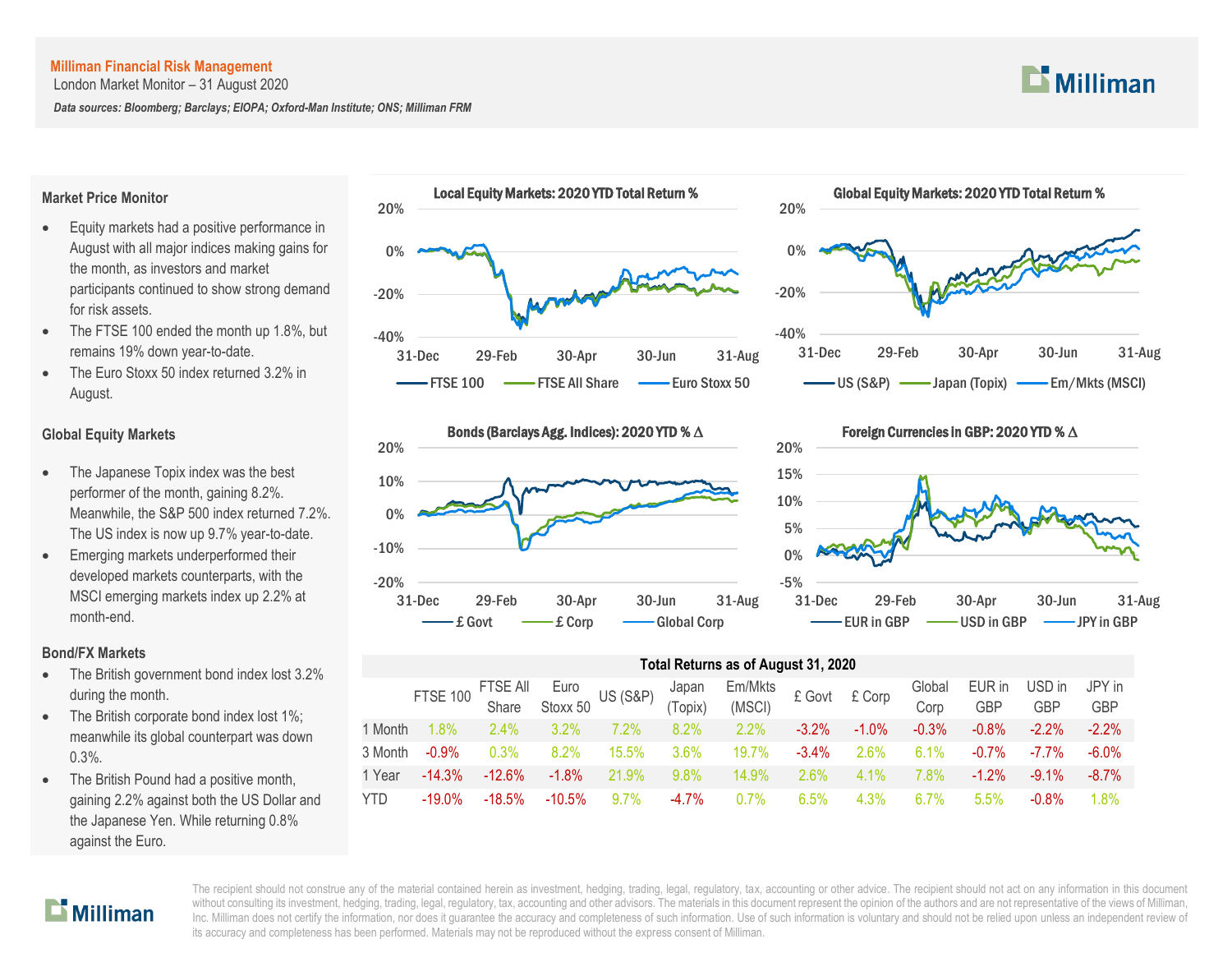London Market Monitor – 31 August 2020

*Data sources: Bloomberg; Barclays; EIOPA; Oxford-Man Institute; ONS; Milliman FRM*

**Solvency II Monitor - Rates**

#### **Risk Free Rates**

- Both the GBP and EUR risk-free rates increased at all terms in August, with the exception of 1-year rate which saw a drop of 3 basis points for both currencies.
- The longer term rates saw the largest increase, with the GBP 30-year and 20-year risk-free rates rising by 24 and 23 basis points, respectively.
- The 10-year GBP risk-free rate increased by 16 basis points.
- EUR risk-free rates followed a similar pattern, with the 30-year and 20-year rates increasing by 14 and 15 basis points, respectively. Meanwhile the 10 year EUR risk-free rate rose by 9 basis points.

#### **Credit Risk Adjustment**

 Both GBP and EUR CRAs remained unchanged at 14 and 10 basis points, respectively.





| <b>Change in GBP Discount and CRA (bps)</b> | <b>Change in EUR Discount and CRA (bps)</b> |       |     |      |     |            |               |       |       |       |     |       |    |
|---------------------------------------------|---------------------------------------------|-------|-----|------|-----|------------|---------------|-------|-------|-------|-----|-------|----|
|                                             | 1Y                                          | Y5    | Y10 | Y20  | Y30 | <b>CRA</b> |               | 1Y    | Y5    | Y10   | Y20 | Y30   | CR |
| Since Q2 2020                               | -13                                         | $-1$  |     | 20   | 23  | 0          | Since Q2 2020 | $-9$  | $-1$  |       |     | 6.    | 0  |
| Since Q1 2020                               | -50                                         | $-32$ | -16 | $-2$ | 4   | 3          | Since Q1 2020 | -13   | -13   | $-12$ | -9  | -7    | Ω  |
| Since Q4 2019                               | -75                                         | $-69$ | -59 | -51  | -48 | 3          | Since Q4 2019 | $-11$ | $-23$ | $-35$ | -46 | $-42$ | Λ  |
| Since Q3 2019                               | -66                                         | -40   | -21 | -9   | -7  |            | Since Q3 2019 | $-1$  | 5     | 2     | -5  | -9    | 0  |





|     | nge in GBP Discount and CRA (bps) |                 |      |     |            |               | <b>Change in EUR Discount and CRA (bps)</b> |       |       |     |     |            |  |  |  |  |
|-----|-----------------------------------|-----------------|------|-----|------------|---------------|---------------------------------------------|-------|-------|-----|-----|------------|--|--|--|--|
| 1Y  | Y <sub>5</sub>                    | Y <sub>10</sub> | Y20  | Y30 | <b>CRA</b> |               | 1Y                                          | Y5    | Y10   | Y20 | Y30 | <b>CRA</b> |  |  |  |  |
| -13 | -1                                |                 | 20   | 23  | $\Omega$   | Since Q2 2020 | -9                                          | $-1$  |       |     |     |            |  |  |  |  |
| -50 | $-32$                             | -16             | $-2$ | 4   |            | Since Q1 2020 | $-13$                                       | -13   | $-12$ | -9  | -7  |            |  |  |  |  |
| -75 | -69                               | -59             | -51  | -48 | 3          | Since Q4 2019 | $-11$                                       | $-23$ | -35   | -46 | -42 |            |  |  |  |  |
| -66 | -40                               | $-21$           | -9   | -7  |            | Since Q3 2019 | $-1$                                        | 5     |       | -5  | -9  |            |  |  |  |  |



The recipient should not construe any of the material contained herein as investment, hedging, trading, legal, regulatory, tax, accounting or other advice. The recipient should not act on any information in this document without consulting its investment, hedging, trading, legal, regulatory, tax, accounting and other advisors. The materials in this document represent the opinion of the authors and are not representative of the views of Mil whilded consulting its investment, heaging, udung, legal, regulatory, tax, accounting and other advisors. The inaterials in this document represent the opinion of the authors and are not representative of the views of will its accuracy and completeness has been performed. Materials may not be reproduced without the express consent of Milliman. m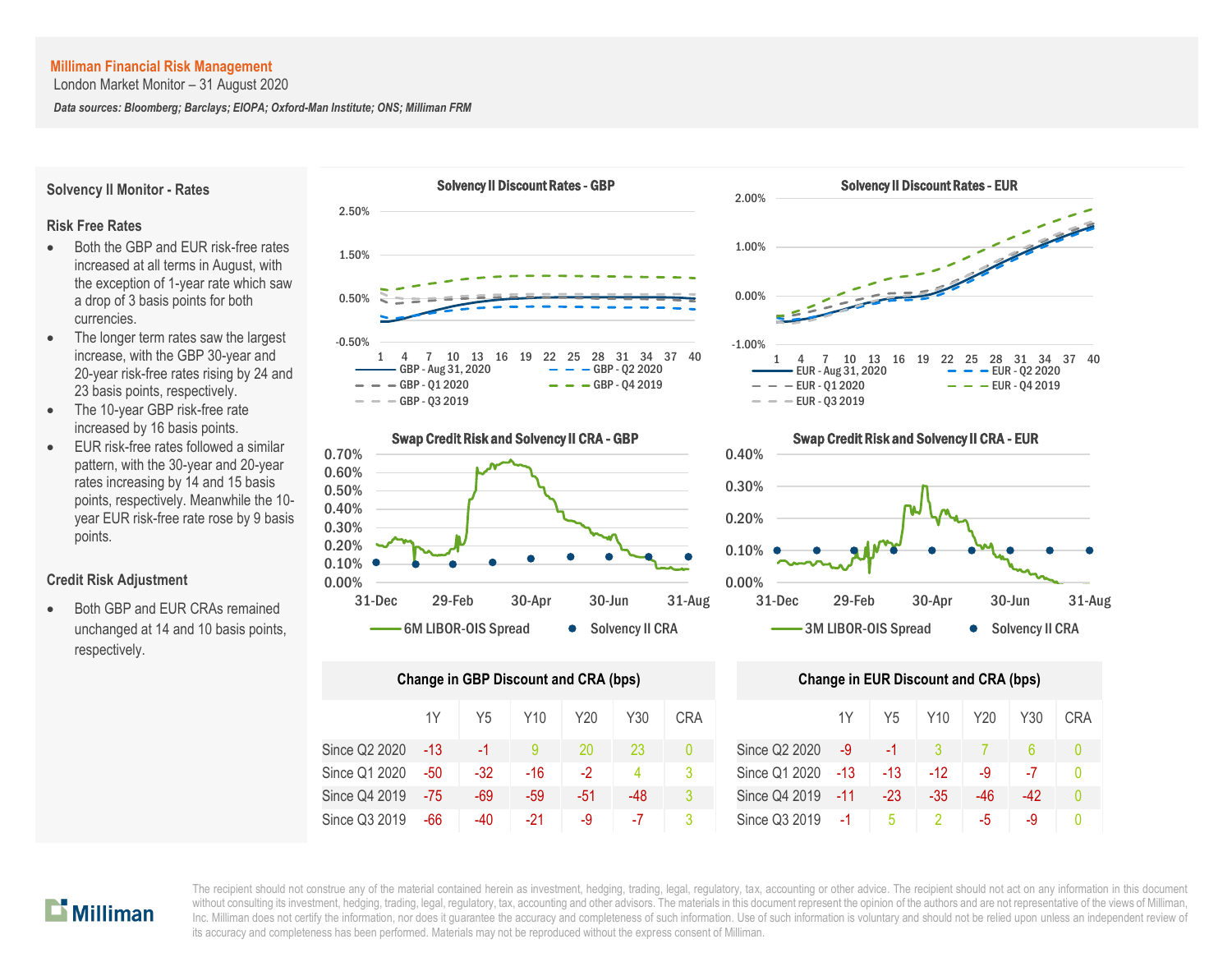London Market Monitor – 31 August 2020

*Data sources: Bloomberg; Barclays; EIOPA; Oxford-Man Institute; ONS; Milliman FRM*

**Fundamental Spreads %**

GBP - Financial

# **Solvency II Monitor - Spreads**

#### **Fundamental Spreads**

• There were no material changes since the last report.

|            |       | 25<br>20                                  | 1<br>2.0<br>1.5<br>$\cdot$ .0 | .5<br>$10^{-1}$ |            | 1<br>$2.0 -$<br>1.5<br>5<br>25<br>10<br>20 |      |                                               |      |      |
|------------|-------|-------------------------------------------|-------------------------------|-----------------|------------|--------------------------------------------|------|-----------------------------------------------|------|------|
|            | · AAA |                                           | AA                            |                 | <b>BBB</b> |                                            | AAA  | AA                                            |      |      |
|            |       | <b>GBP Financial Fundamental Spread %</b> |                               |                 |            |                                            |      | <b>GBP Non-Financial Fundamental Spread %</b> |      |      |
|            | 1Y    | Y <sub>5</sub>                            | Y10                           | Y20             | Y30        |                                            | 1Y   | Y <sub>5</sub>                                | Y10  | Y20  |
| AAA        | 0.08  | 0.12                                      | 0.19                          | 0.18            | 0.22       | AAA                                        | 0.00 | 0.01                                          | 0.10 | 0.07 |
| AA         | 0.25  | 0.31                                      | 0.45                          | 0.44            | 0.44       | AA                                         | 0.11 | 0.16                                          | 0.34 | 0.31 |
| A          | 0.55  | 0.58                                      | 0.62                          | 0.62            | 0.62       | Α                                          | 0.22 | 0.29                                          | 0.42 | 0.50 |
| <b>BBB</b> | 1.49  | 1.14                                      | 0.84                          | 0.86            | 0.86       | <b>BBB</b>                                 | 0.45 | 0.59                                          | 0.57 | 0.57 |
|            |       | <b>GBP Financial 'Before Floor' %</b>     |                               |                 |            |                                            |      | <b>GBP Non-Financial 'Before Floor' %</b>     |      |      |
|            | 1Y    | Y <sub>5</sub>                            | Y10                           | Y20             | Y30        |                                            | 1Y   | Y <sub>5</sub>                                | Y10  | Y20  |
| AAA        | 0.00  | 0.04                                      | 0.08                          | 0.16            | 0.22       | AAA                                        | 0.00 | 0.01                                          | 0.04 | 0.07 |
| AA         | 0.03  | 0.06                                      | 0.11                          | 0.19            | 0.26       | AA                                         | 0.00 | 0.04                                          | 0.08 | 0.16 |
| A          | 0.06  | 0.13                                      | 0.20                          | 0.33            | 0.45       | A                                          | 0.03 | 0.14                                          | 0.26 | 0.50 |
| <b>RRR</b> | 0.15  | 0.25                                      | 0.35                          | 0.50            | 061        | <b>RRR</b>                                 | 0.11 | 0.22                                          | 0.34 | 0.56 |



The **Solvency II risk-free discount rates** are based on applying the Smith-Wilson Extrapolation to LIBOR swap rates sourced from Refinitiv and applying the Credit Risk Adjustment as defined in the Technical Specs. The data is provided by EIOPA and as of 31/08/20.

The **Credit Risk Adjustment** is a component of the risk-free discount curve defined by EIOPA. It is calculated from actual experience in the 'LIBOR-OIS' spread (3 months for EUR, 6 months for GBP), and is bounded between 0.10 and 0.35. We show actual LIBOR-OIS spread levels and the defined CRA, for both GBP and EUR.

**EIOPA fundamental spreads** show the credit spread corresponding to the risk of default or downgrading of an asset. This is shown here across financial and nonfinancial assets, credit quality steps 0-3 and durations of 1-30 years. The data is provided by EIOPA and as of 31/08/20. **Fundamental spread** = maximum (probability of default + cost of downgrade; 35% of long-term average spread). In the tables we show the '**before floor'** measure = probability of default + cost of downgrade.

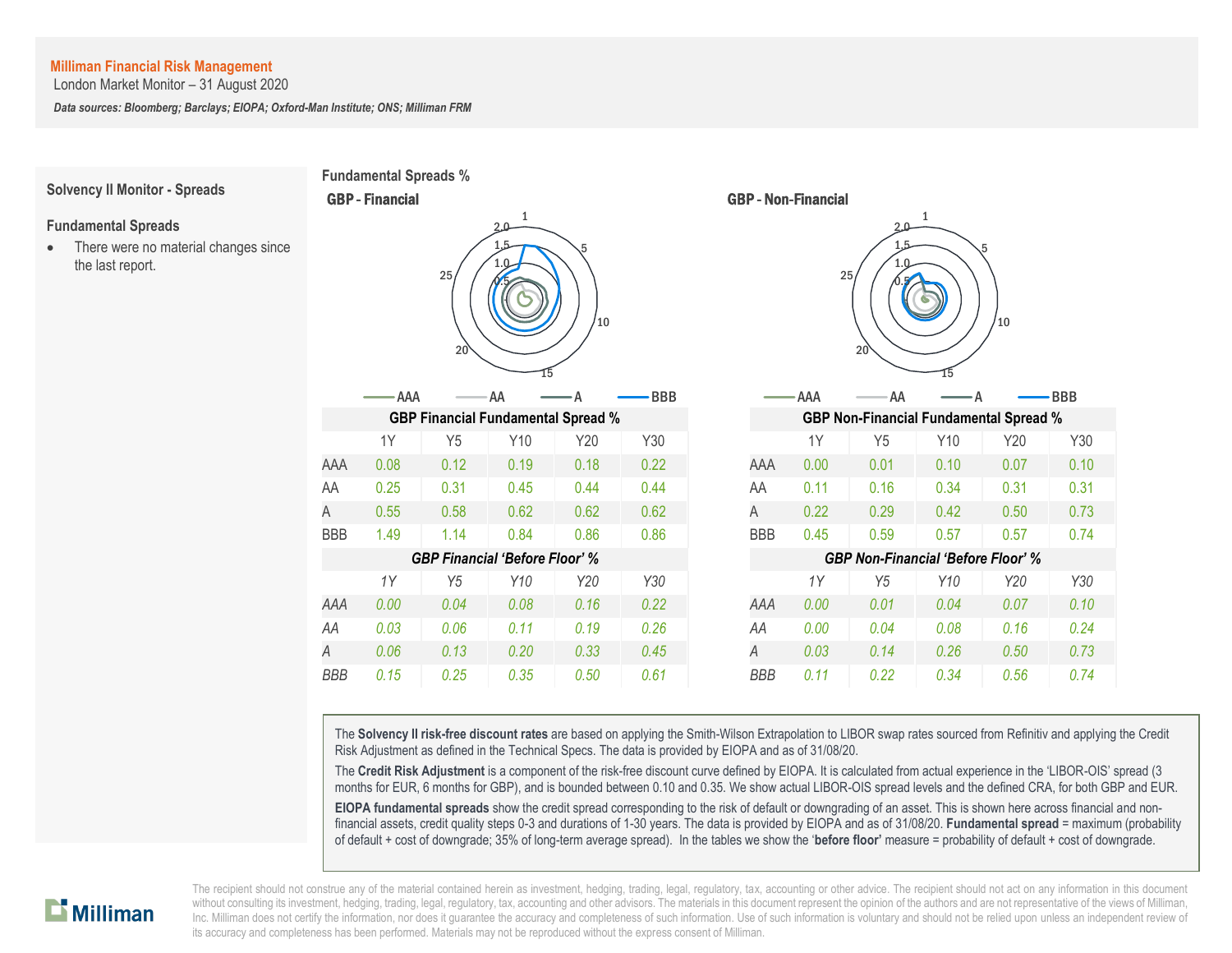London Market Monitor – 31 August 2020

*Data sources: Bloomberg; Barclays; EIOPA; Oxford-Man Institute; ONS; Milliman FRM*

#### **UK Inflation Monitor**

- UK's CPI inflation increased by 40 basis points in July, posting a reading of 1%.
- UK's RPI inflation rose by 50 basis points to 1.6%.
- According to the ONS : *"Clothing, rising prices at the petrol pump, and furniture and household goods made large upward contributions to the change. Falling food prices resulted in a partially offsetting small downward contribution to the change"*
- Average earnings declined by 90 basis points in June, with the headline figure at -1.2%.
- The projected RPI curve was higher at short to medium terms in comparison to the previous month, but remains broadly unchanged at longer terms. The outlook is still highlighting a spike in inflation in the short to medium term followed by a steady decline thereon. To some extent a projected decline could be due to the changes that we're expecting in the calculation of the RPI sometime between 2025 and 2030 from the House of Lords consultation.

# **House of Lords' Report**

 The consultation on the changes to RPI that was extended from April to August has now concluded, and we are awaiting the findings and the government response.













Historical year-on-year inflation rate is assessed by the % change on:

- **Consumer Price Index (CPI)** measuring the monthly price of a basket of consumer goods and services
- Retail Price Index (RPI) similar to CPI, but the main difference due the addition of mortgage payments, council tax and other housing costs
- A **Average Earnings** measuring the average total weekly employee remuneration over the previous 3 months.

Projection year-on-year inflation rate is the forward rate calculated from market data:

- **Derivatives Market View** constructed from zero coupon inflation par swap rates against the RPI index at various tenors
- **Bond Market View** constructed from the difference between the nominal rates implied by the conventional gilts and the real rates implied by the index-linked (RPI) gilts.

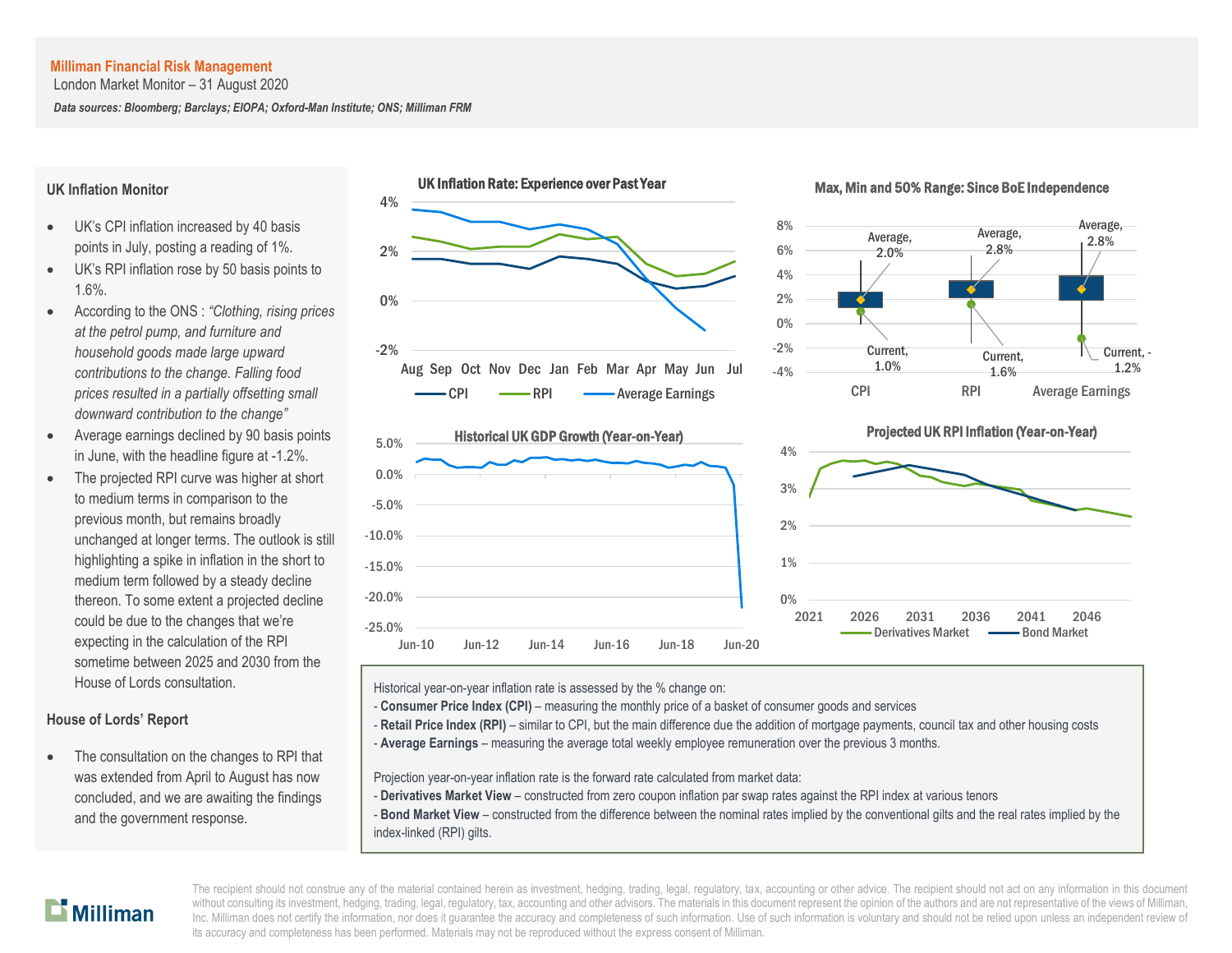London Market Monitor – 31 August 2020

*Data sources: Bloomberg; Barclays; EIOPA; Oxford-Man Institute; ONS; Milliman FRM*

#### **Volatility and Hedging Cost Monitor**

- Realised volatility of the major indices continued to decline in August. However the FTSE 100 is still seeing its realised volatility above its historical average, with the index experiencing a realised volatility of 16.8% at month-end.
- In contrast, the Euro Stoxx 50 and the S&P 500 had realised volatilities of 16.7% and 9.4% respectively at month-end, which are below their recent averages.
- Volatility risk premiums of the FTSE 100 and the Euro Stoxx 50 indices were broadly unchanged, with the former posting a volatility risk premium of 4.6% and the latter having this measure at 4.4%, at month-end.
- The S&P 500 saw its volatility risk premium increase to 7.7%, as its implied volatility had risen by month-end in contrast to its falling realised volatility. This is particularly interesting, as it shows elevated demand for option protection while the index is close to a record high, highlighting that a large segment of the market might be concerned that the









# 2021 2022 2023 Expected Volatility (Milliman Guarantee Index )  $\overline{F}$ FTSE 100  $\longrightarrow$  Euro Stoxx 50  $\longrightarrow$  US (S&P)

index is overvalued. **Actual realised equity volatility** is measured by the weighted standard deviation of 1 month daily index change. The Exponentially Weighted Moving Average (EWMA) methodology places more importance to the recent returns in the calculation of the volatility.

> **Volatility Risk Premium** is estimated as the difference between 30-day implied volatility and projected realised volatility (on data from the Oxford-Man Institute). This reflects the additional cost of hedging from purchasing a basket of options, in comparison to managing a dynamic delta hedge with futures (ignoring rolling transaction costs).

**Expected realised volatility** is an intermediate result from the Milliman [Guarantee Index](http://uk.milliman.com/Solutions/Products/The-Milliman-Guarantee-Index-and-Milliman-Hedge-Cost-Index/)™ (MGI), which provides volatility parameters for variable annuity guarantee (VA) valuation and risk management. The levels shown are on an expected basis, and do not reflect any risk adjustment.